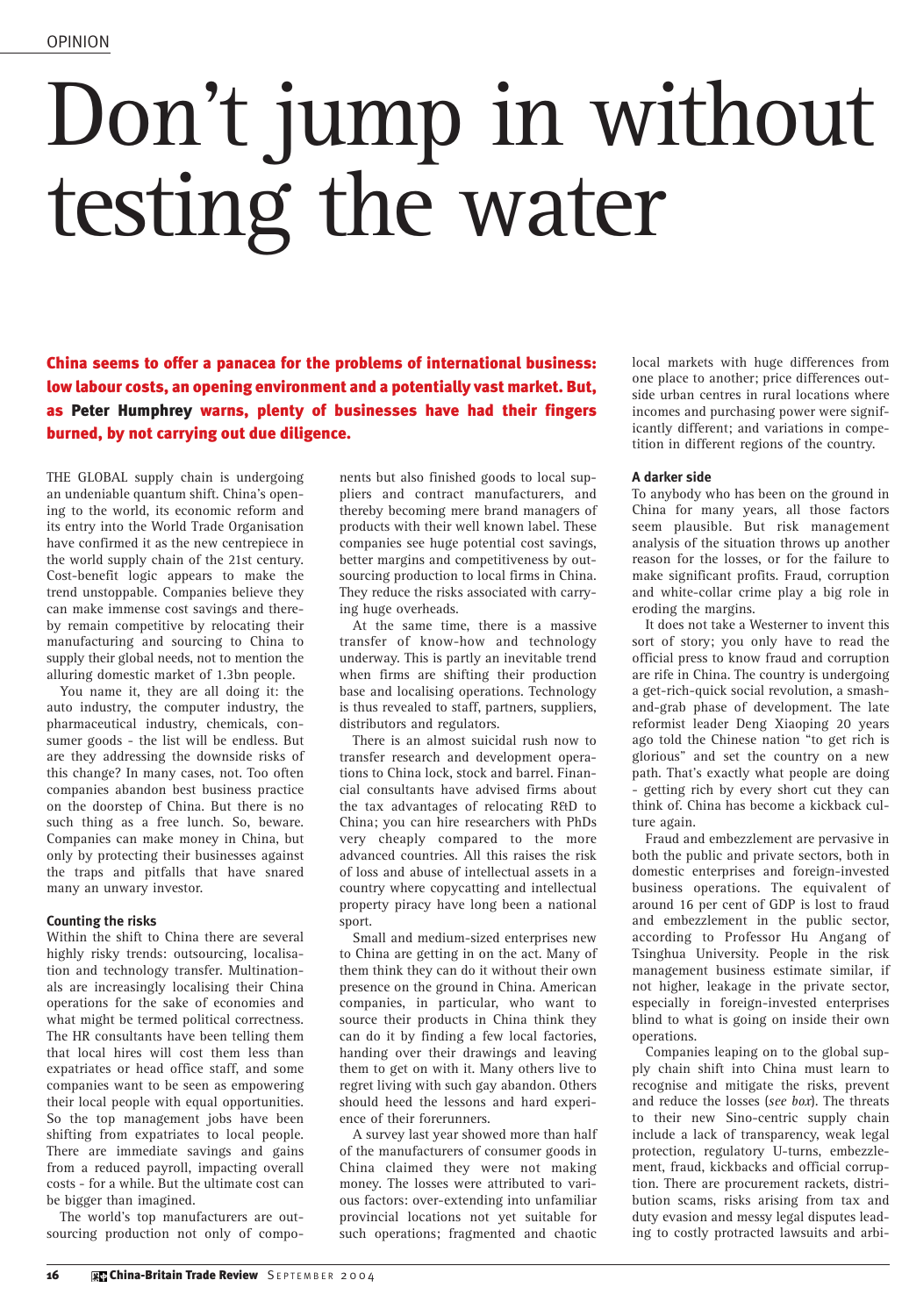trations. There is also unauthorised production of products, counterfeiting, a grey market, parallel exports, loss of technology, data theft, and product tampering. All these problems can drop a cold shower on those entranced by the China supply chain dream.

Take the case of a leading manufacturer of consumer electrical goods who grew suspicious about a string of investment and manufacturing deals set up by their China general manager. Intensive investigation and forensic analysis revealed a web of personal business interests and fraudulent joint venture and manufacturing deals, as well as business ties between the executive and relatives of his management team that would not escape visibility and sanction in more advanced countries. The man had stitched up his employer with onerous contracts that enabled him to siphon vast sums of money offshore, and from which the multinational could not easily exit without stinging penalties. Acting on the information uncovered, the company had to purge its operations of a syndicate of corrupt managers and staff and find ways out of the deals. The chief culprit got off the hook and is now producing competing goods with his former employer's technology.

Or take the case of a packaged consumer goods manufacturer that discovered there were staff in every department colluding with a counterfeit syndicate to produce fake product and inject it back into the firm's distribution channels alongside the genuine There is an almost suicidal rush now to transfer research and development operations to China

product. People in procurement, in packaging, in sales and distribution, in the warehouses and in trucking and in the R&D department were all in on the act. They even had a business plan with annual production and sales targets. This explosive mix of faking, supplier-purchaser scams, distribution fraud and technology theft forced the firm, at great cost, to restructure its China operation, terminate many staff, suppliers and distributors and end numerous partnerships.

There are some shared features in the companies that got into this type of mess. Many had taken matrix management to such an extreme that effectively nobody was in charge. This provides an unscrupulous white-collar criminal with a golden opportunity. Very often a re-engineering had recently taken place and the firm had failed to match its risk management procedures with the new business structure. Remember, when you alter your business model, the risks you face may also change

shape

There was also a frequent rotation of senior management resulting in institutional memory loss and gaps in responsibility. Local staff turnover was high, due to a tight supply of properly qualified local personnel. There were weaknesses in internal controls, maladjusted to local cultural conditions. Employees and partners had not been vetted. New managers were allowed to bring in a clique of cronies that meant loyalty gravitated to a faction led by a charismatic patriarch and not to the corporation.

The internal audit department was too weak, unable to mount challenges to the improper behaviour of senior local managers. Previous signs of fraud had been papered over for office-political reasons. And finally there was low morale throughout the operation.

While all these factors are in play, fraudsters can have a field day. And that is what happened. Any company with more than three of these characteristics should take remedial measures.

You can add to all of this the fact that many multinational corporations in China suffer from a cultural and linguistic "gap". Localisation has both an upside and a downside; it is a sensitive and controversial issue. You cannot expect every expatriate manager to learn Chinese overnight and you cannot expect every Chinese employee to resist temptation, if head office does not seem to take much interest in what is going on. *[continued overleaf]*

Inlingual ad